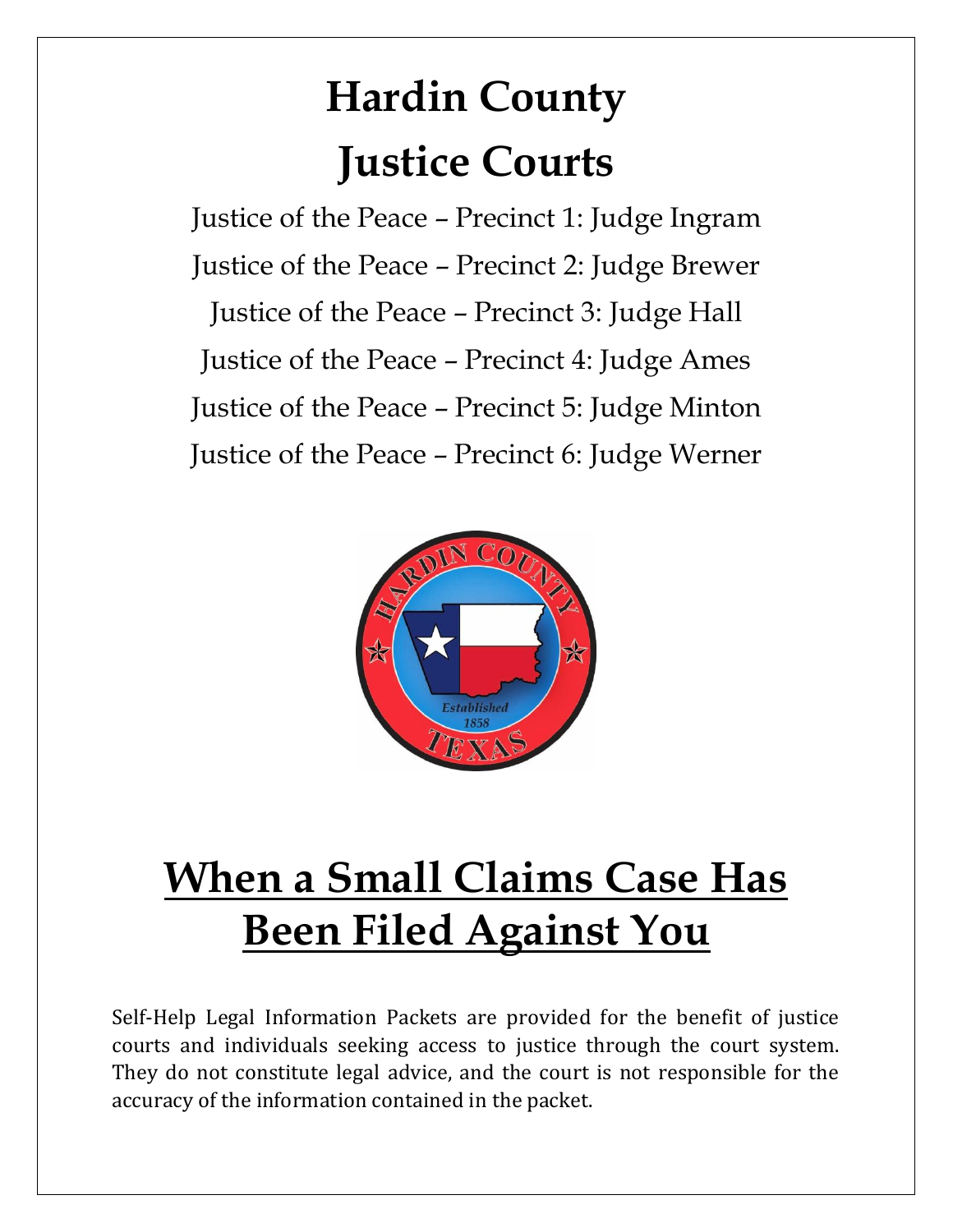#### **What is a Small Claims Case?**

When a person or company feels like someone else owes them money or has personal property that belongs to them, they can come to justice court and file a lawsuit called a **small claims case**. The person or company who files the case is called the **plaintiff** and the person or company they file the case against is called the **defendant**.

#### **I Got Served with a Citation, Now What?**

The court, not the plaintiff, issued the **citation**, which tells you that you are being sued. The **petition** was created by the plaintiff, and it will provide details of why the plaintiff is suing you, and how much money (or personal property) they are suing for.

If the petition isn't clear regarding what the plaintiff thinks you did wrong or what they want, you can file a **motion** with the court asking for them to clarify. A motion is a request for the court to do something. This is done by putting your request in writing and sending it to the court and to the plaintiff.

Once you have been served with the citation, you have 14 days to file an **answer**, which is your response to your lawsuit. You must give your answer to the court and also send it to the plaintiff. After you answer, the court will set your case either for trial, or for a **pre-trial hearing**. At a pre-trial hearing, you can discuss any issues such as the need for an interpreter, or for the court to **subpoena** a witness (order them to come to trial to testify).

**IMPORTANT** – If you do not file an answer, legally you are admitting the plaintiff's claim, and the court may issue a default judgment against you. This means you will owe the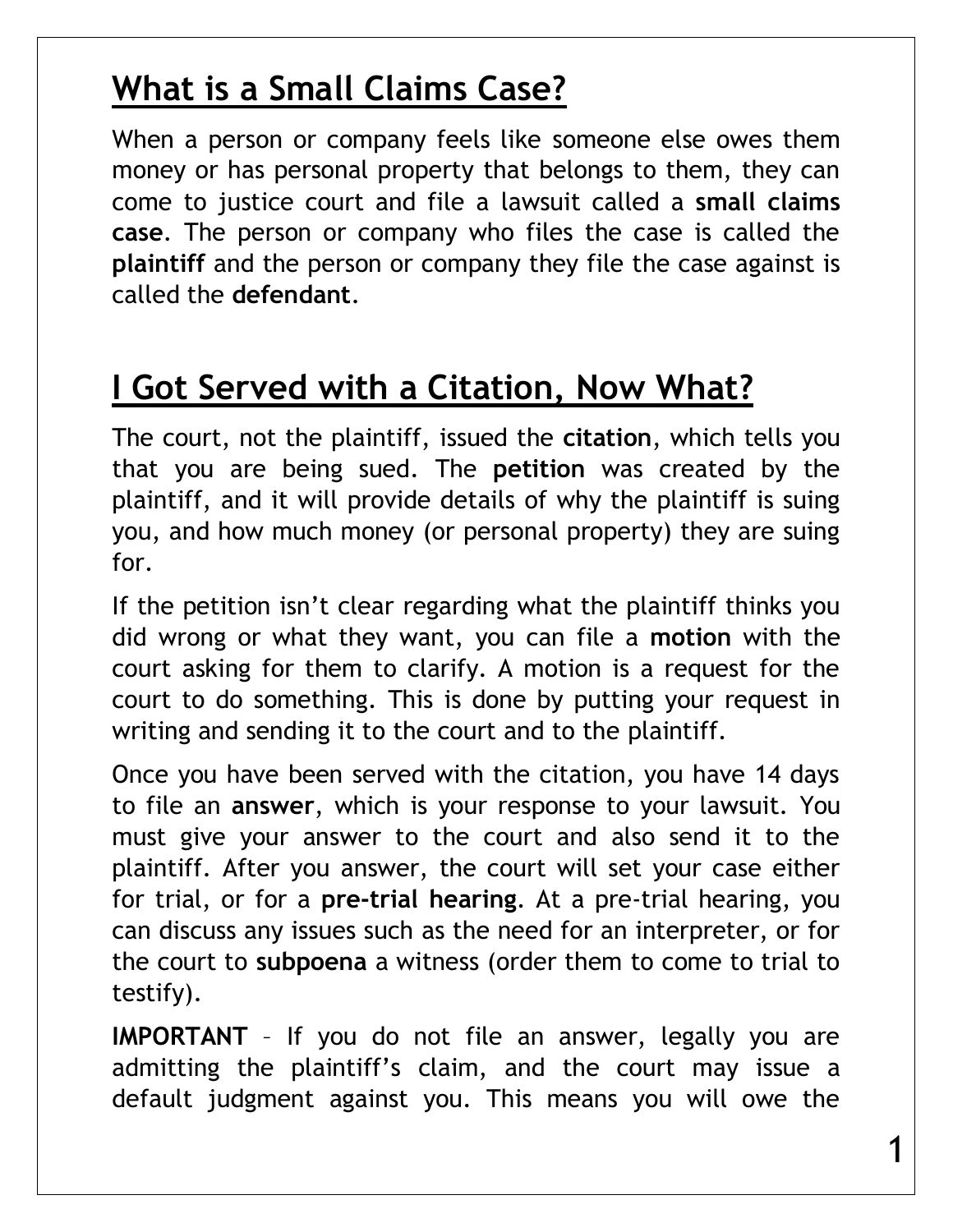plaintiff money, without having had your day in court. Be sure to file an answer before the deadline!

#### **How Do I File an Answer?**

Your answer doesn't have to be anything fancy. It simply needs to be in writing, and you must send it to the court and to the plaintiff. You don't have to get specific as to the reasons you think you don't owe the plaintiff money. You can say something like "I deny the claim and want to see proof at trial." Or even just "I don't owe the plaintiff anything."

You can also file an answer saying that you owe the plaintiff some of the money they are asking for, but not all of it, or even an answer agreeing that you owe the plaintiff the money. If you agree you owe the plaintiff all of what they are asking for, they may get a judgment against you for that amount without having a trial.

## **How Do I Send Paperwork to the Plaintiff?**

Any paperwork such as motions, requests for a hearing, appeals, etc., must be sent to the plaintiff as well as to the court. You can send those papers to the plaintiff by:

- 1) delivering it to them in person,
- 2) mailing it to them using certified or registered mail,
- 3) using a delivery service such as FedEx or UPS,
- 4) faxing it to them, or
- 5) sending it by email if the plaintiff provided their email address for document delivery and agreed to email service in writing.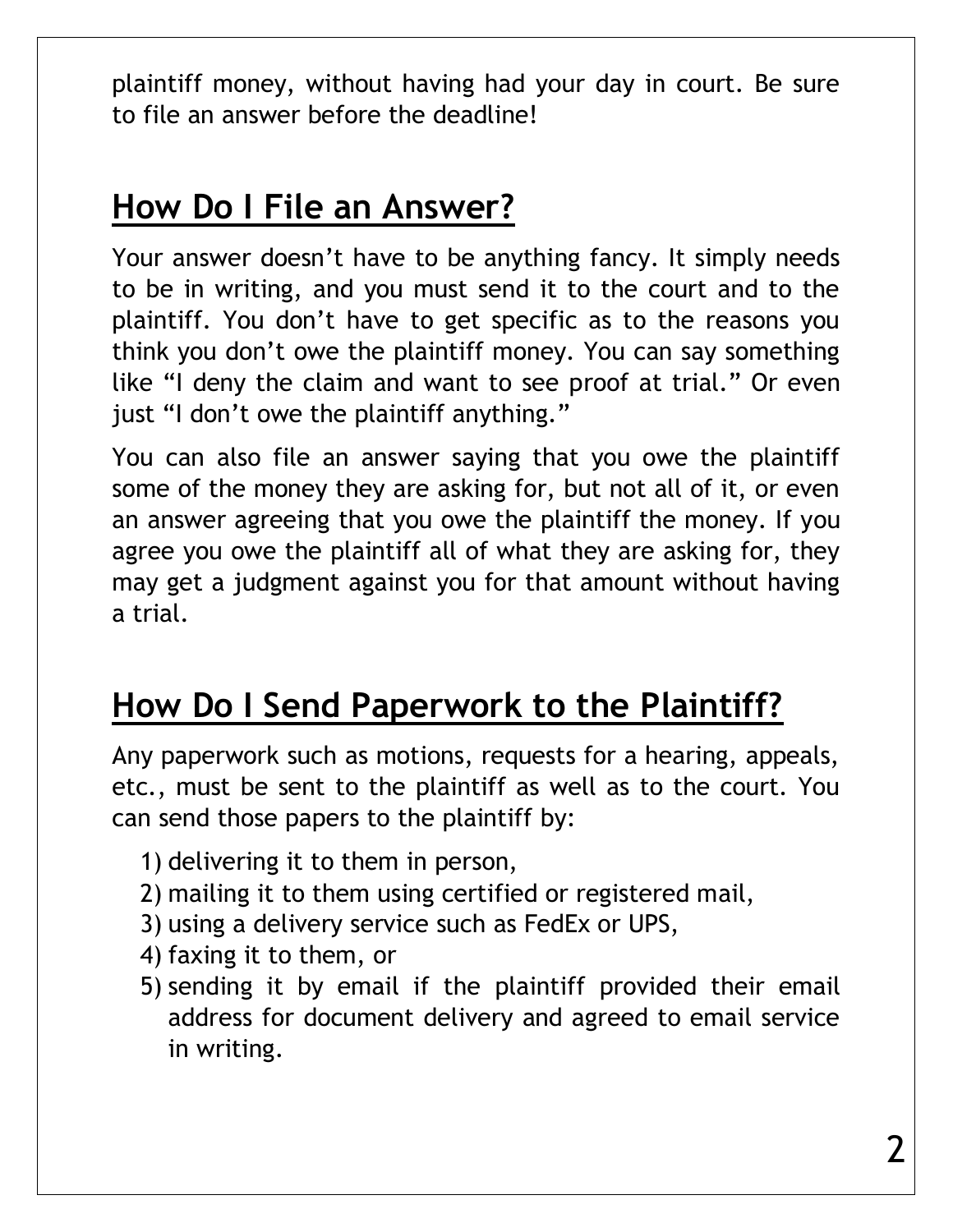On the copy you give to the court, you must write down how and when the paperwork was delivered to the plaintiff.

The plaintiff's contact information will be available in the petition they filed, which was attached to the citation that you received.

**IMPORTANT** - Make sure to keep your address updated with the court and the other party so that you will receive any paperwork or notices sent to you.

#### **Do I Need a Lawyer?**

While you are allowed to have a lawyer in a small claims case, the rules and procedures are designed to be simple and straightforward, allowing people to seek justice without needing to hire a lawyer.

If you do not have a lawyer, the judge may allow you to be assisted in court by a family member or other person who is not being paid to assist you. This person can help you understand the proceedings and advise you, though that person cannot speak for you in court.

The court is required to make the Rules of Civil Procedure available to you at no cost. Rules 500-507 are the rules that specifically apply to small claims cases.

The court is **not** allowed to give you advice on whether you will win a case or not, what to say in court, or what steps you should take to win your case or avoid paying a judgment.

Questions the court **can** answer for you are questions like "What do I need to do to have a jury trial?" or "How many days do I have to file an appeal?"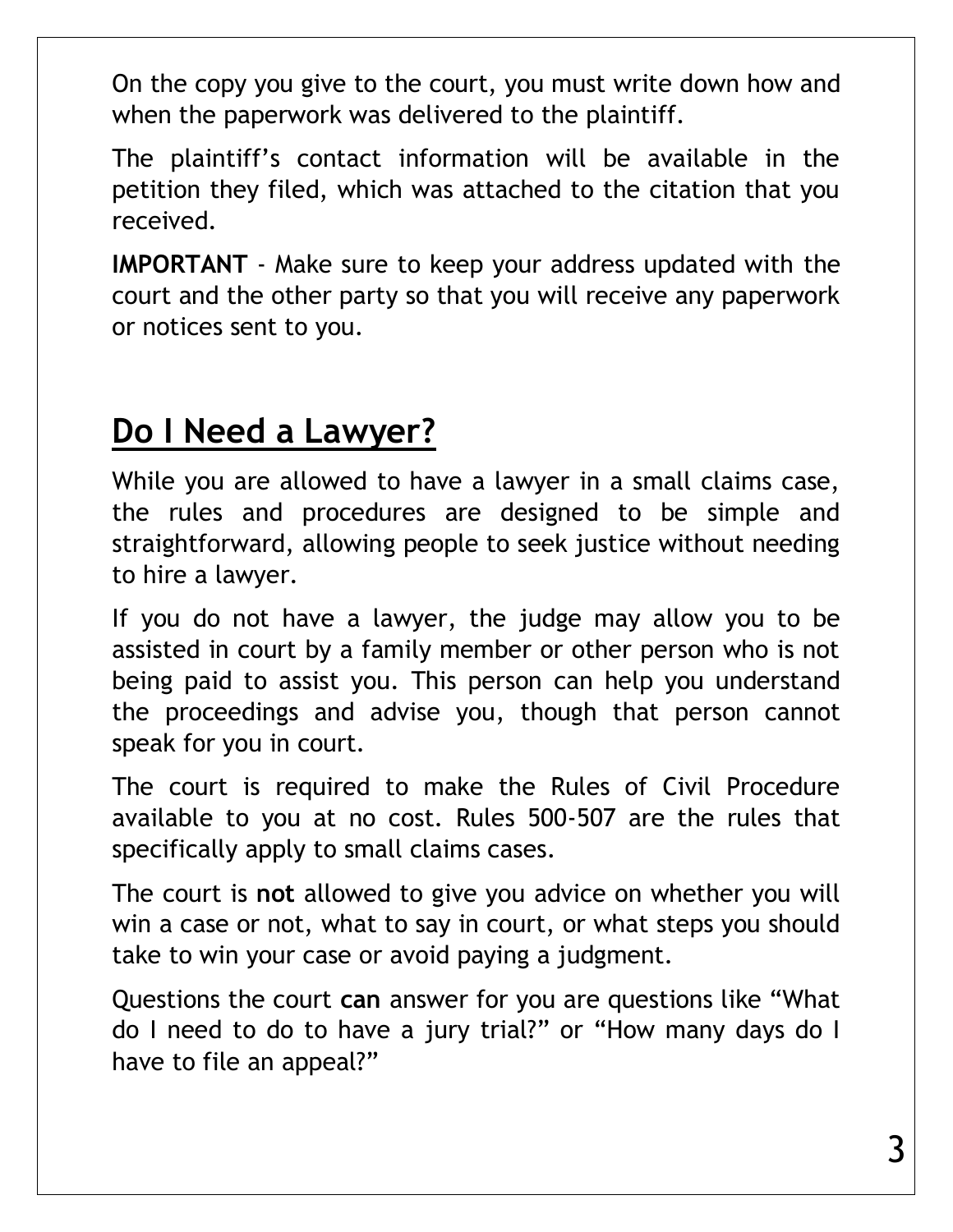Questions the court **cannot** answer for you are questions like "Should I just pay this instead of going to court?" or "Is it a good idea to get a jury for this case?" or "Am I going to win?"

If, after reviewing these materials and the rules for small claims cases, you still are not sure what to do, it may be best to consult an attorney.

## **What if I Want to Move the Case?**

Small claims cases are filed in a justice court and the case will be heard in front of the justice of the peace. The plaintiff can technically file the small claims case in any justice court in Texas, but if they file in the wrong **venue** (location), you can file a **motion to transfer venue**. This is a request to have the case moved to the right location.

So, what is the right venue? Generally, a case can be filed:

- 1) In the precinct and county where the defendant lives,
- 2) In the precinct and county where the contract was going to be performed, if it is a contract case (for example, if the contract was to paint a house, the precinct and county where the house is located);
- 3) In the precinct and county where the damage to property or injury to the plaintiff occurred; or
- 4) In the precinct and county where the personal property the plaintiff is suing for is located.

To file a motion to transfer venue, you need to make a **sworn statement** in writing (this means that a notary or the clerk watches you sign it and signs to show that they saw you sign) that explains why the case is in the wrong venue. Also, you must list the proper county and precinct that you want the case transferred to.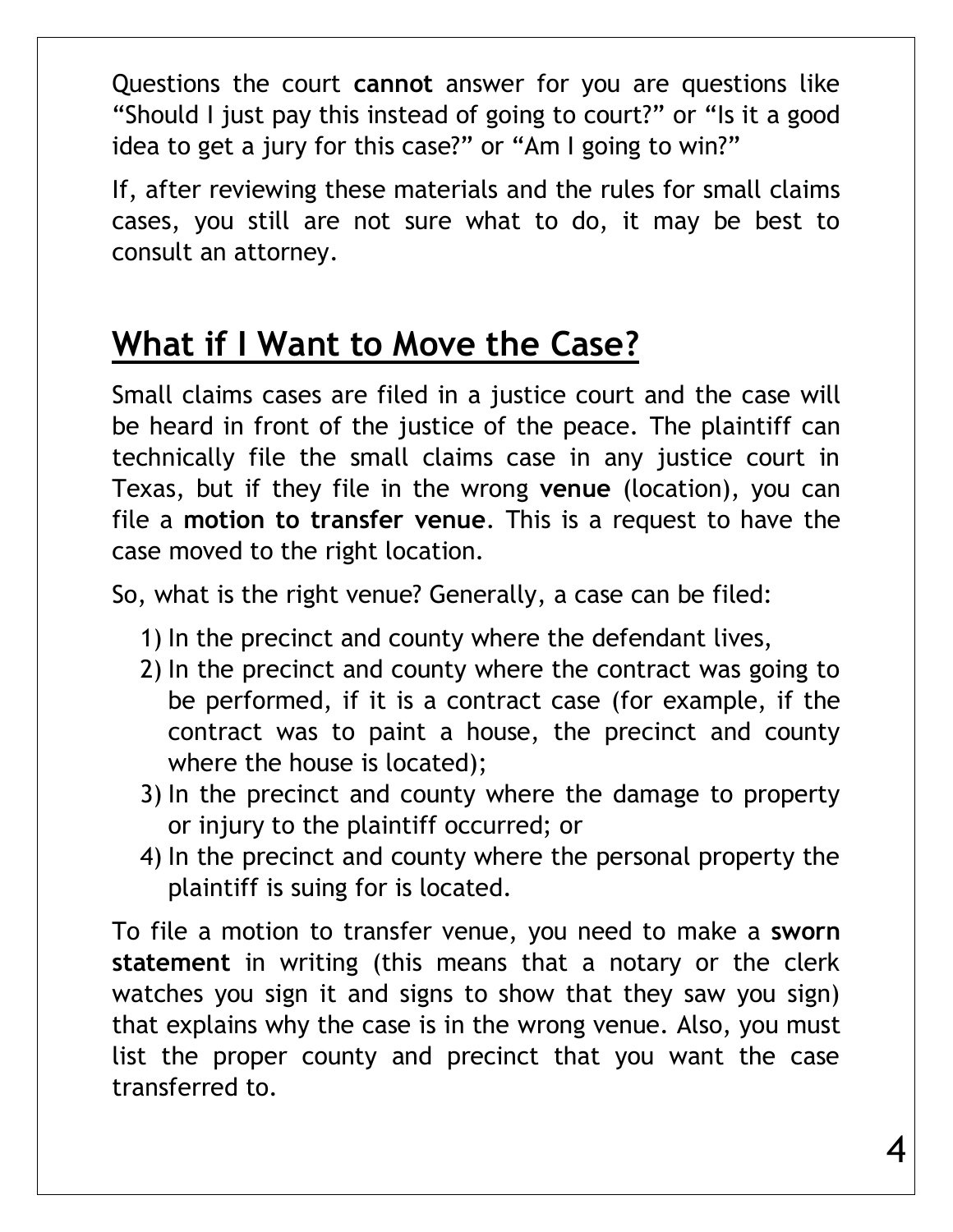**IMPORTANT** – You must file the motion to transfer venue no later than 21 days after you file your answer, or it will be too late.

After you file your motion, the judge will schedule a hearing to decide whether or not to move the case. Be sure to show up in court for that hearing.

# **What is Discovery?**

Discovery is the exchange of information between people or companies involved in a lawsuit before the case goes to trial. Either side may serve discovery requests on the other side. In small claims cases, discovery **must** be approved by the judge **before** the other party has to provide any information or answer any questions.

If you have discovery questions that you want the plaintiff to answer, submit them to the court with a request for discovery. Requesting the court to do something is called a **motion**, so you would be making a "motion for discovery."

The judge will only approve "reasonable and necessary" discovery, so if you have discovery requests, make sure they actually relate to the case. For example, asking for copies of emails that the plaintiff sent to a body shop regarding damage to a motor vehicle in a crash that they are suing you for is likely reasonable, and asking for a copy of all emails from the plaintiff over the last three years is likely not.

If you receive a discovery request that has been approved by the judge, you must respond with the requested information or you can file an objection with the court. If you object, the court will hold a hearing to decide if you have to provide the information.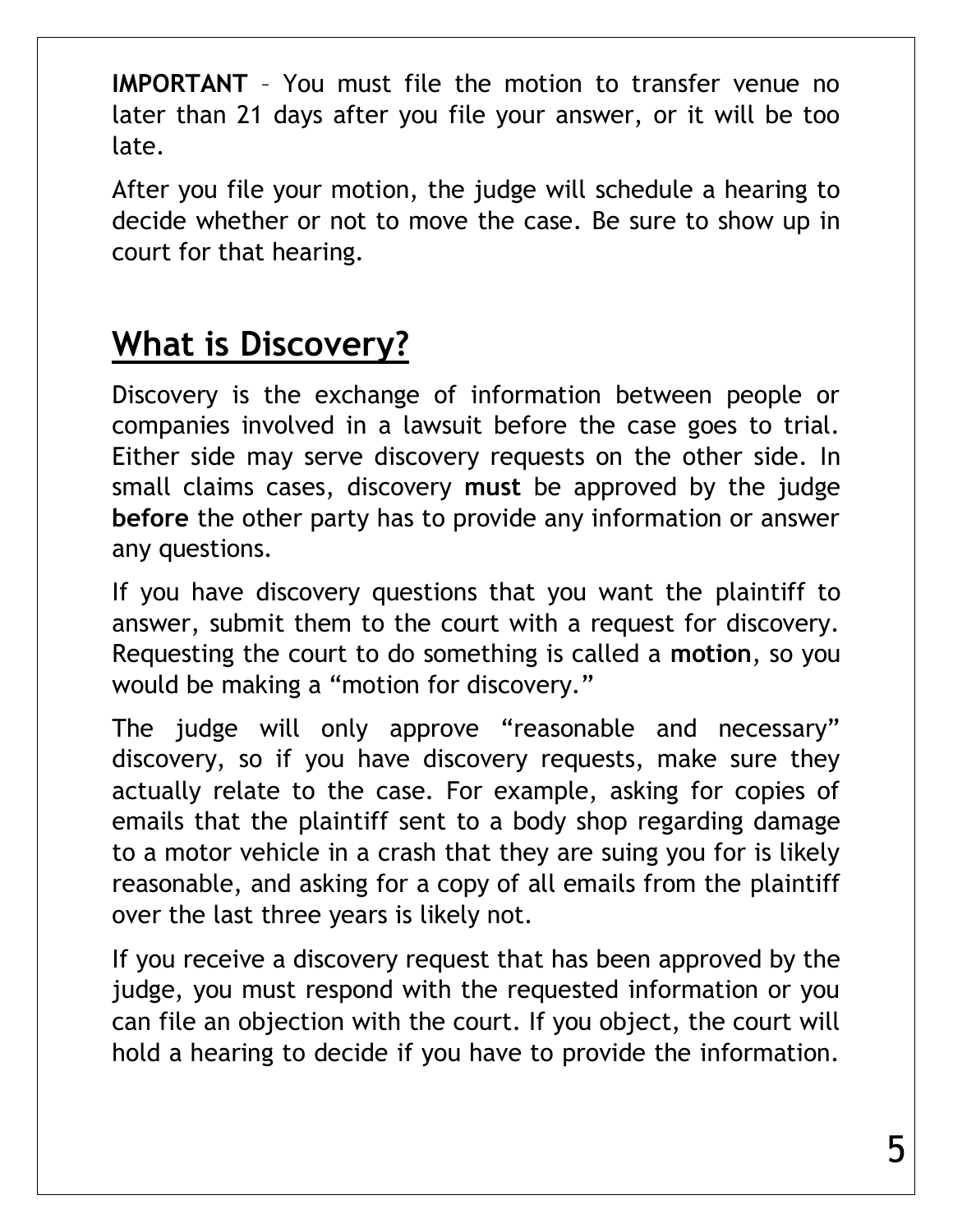**Do not** just ignore a discovery request, you could face penalties from the judge that could even result in you losing your case!

For information about discovery that may happen after the judgment in the case, please see the section on "What if I Lose My Small Claims Case?"

### **What if I Think the Plaintiff Owes Me Money?**

Often in disputes that end up in small claims court, both parties think the other side owes them money. For example, John hires Mary to paint his house. The agreement is that he will pay her \$2,000 up front and \$2,000 when she is done. She paints the house and wants her \$2,000. But John thinks she has done awful work, and not only doesn't want to pay, he wants his original \$2,000 back as well.

If you feel the plaintiff owes you money, you can file what is called a **counterclaim**. In the counterclaim, you will be the plaintiff and the person who filed the original suit against you will be the defendant. Both the original claim and the counterclaim will be heard at the same time in court. For more information on being a plaintiff, please see the information packet on Filing a Small Claims Case.

# **What if the Plaintiff and I Make an Agreement?**

If the case goes to trial, usually there will be a "winner" and a "loser," resulting in someone being happy and someone being unhappy. To reduce that risk, parties will often come to a **settlement**, or an agreement on how to resolve the case. If you come to a settlement agreement, the court can enter a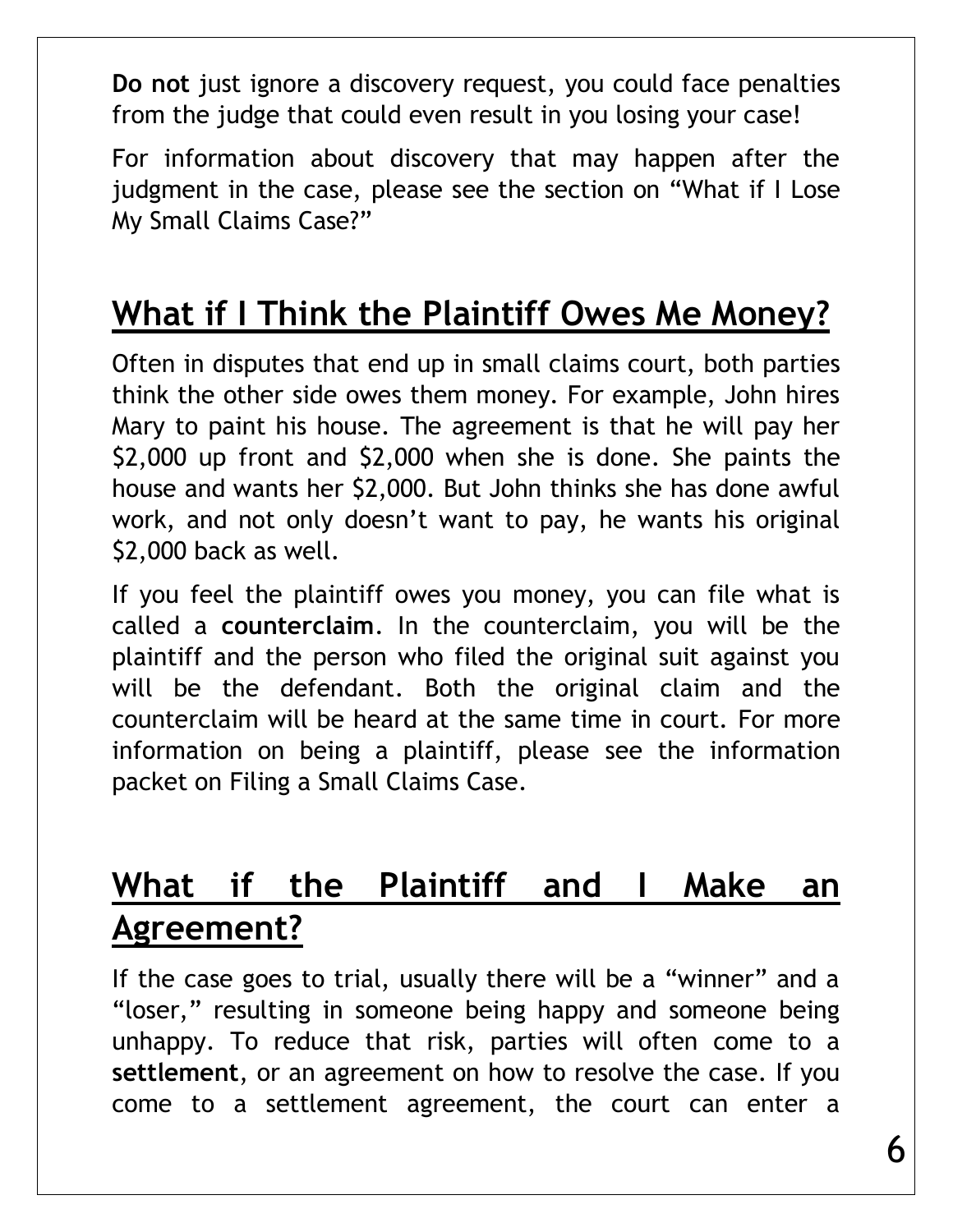judgment reflecting how much money is awarded. If you fail to follow the terms of your settlement agreement, the plaintiff could use the tools mentioned in this packet to enforce the judgment, or they could possibly file a new lawsuit for breach of contract.

# **Can I Have a Jury Trial?**

Yes. Either side in a small claims case may request a jury trial. You must make a request in writing to the court at least 14 days before the date set for trial and pay a jury fee of \$22.

If no one requests a jury, the trial will be heard by only the judge, which is called a bench trial.

## **What if I Need More Time for Trial?**

The court will send you a trial notice at least 45 days before the trial date. If you need more time or you have a conflict with that date, you can file a motion (request) for **postponement**, also called a **continuance**. You should explain in writing why you need the postponement.

**Do not** just decide not to show up on your trial date! That may result in a default judgment being issued against you.

## **What Happens at the Trial?**

**Be sure to bring all of your witnesses and documents with you on your trial date!** If the trial is a jury trial, the first step will be jury selection, which is formally called **voir dire**.

Then, the plaintiff will be able to give an opening statement if they wish, where they explain to the judge and jury what they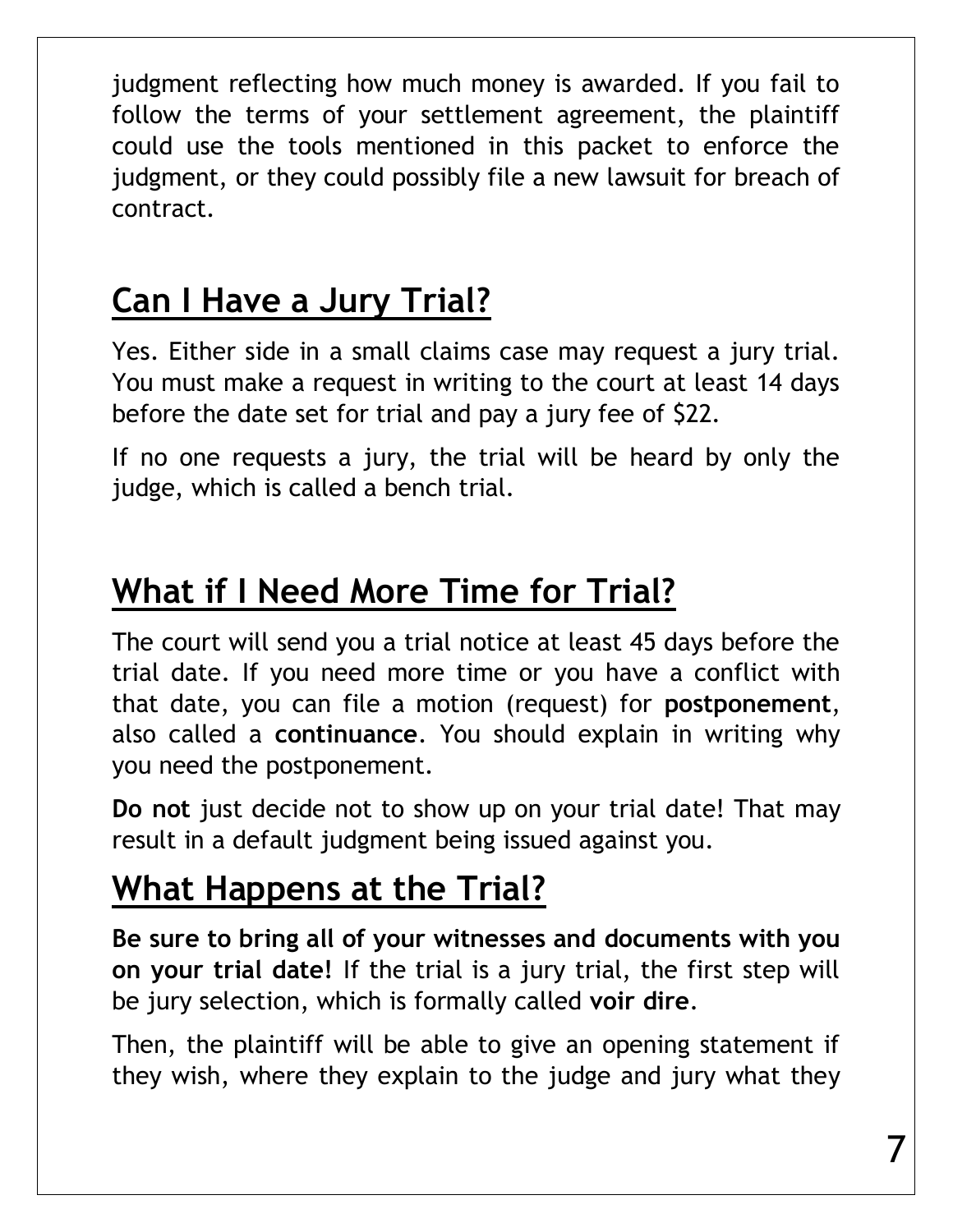feel the case is about. You can respond with your own opening statement, or you can wait to give one until after the plaintiff has given all of their information, or you can decide not to give one.

Next, the plaintiff will call any witnesses they have and ask them questions so that they can **testify**, or tell their story, to the judge or jury. You get to ask questions of any witnesses they may call, which is called **cross-examination**. You may ask the witnesses questions that relate to the facts of the case but remain calm, polite, and respectful of the court process, even if you disagree with what the witness says.

Once the plaintiff has presented all of their witnesses and evidence, they will **rest**, which means they are done. It is now your turn, and you can call any witnesses you have. You can also testify yourself and show any evidence you may have (such as documents, contracts, cancelled checks, receipts, etc.).

Finally, each side can make a final statement, called a **closing argument**, where you explain why you think you should win the case.

After that, the decision will be made by the jury if there is one, or by the judge if there is no jury. The decision will be announced in open court, and a written **judgment** will be made available.

## **What Happens if I Lose My Small Claims Case?**

If the judgment is in favor of the plaintiff, you can file a **motion for new trial** within 14 days of the judgment. That means that you want a "do over" in the same justice court. You would need to show that justice wasn't done in the original case. If you file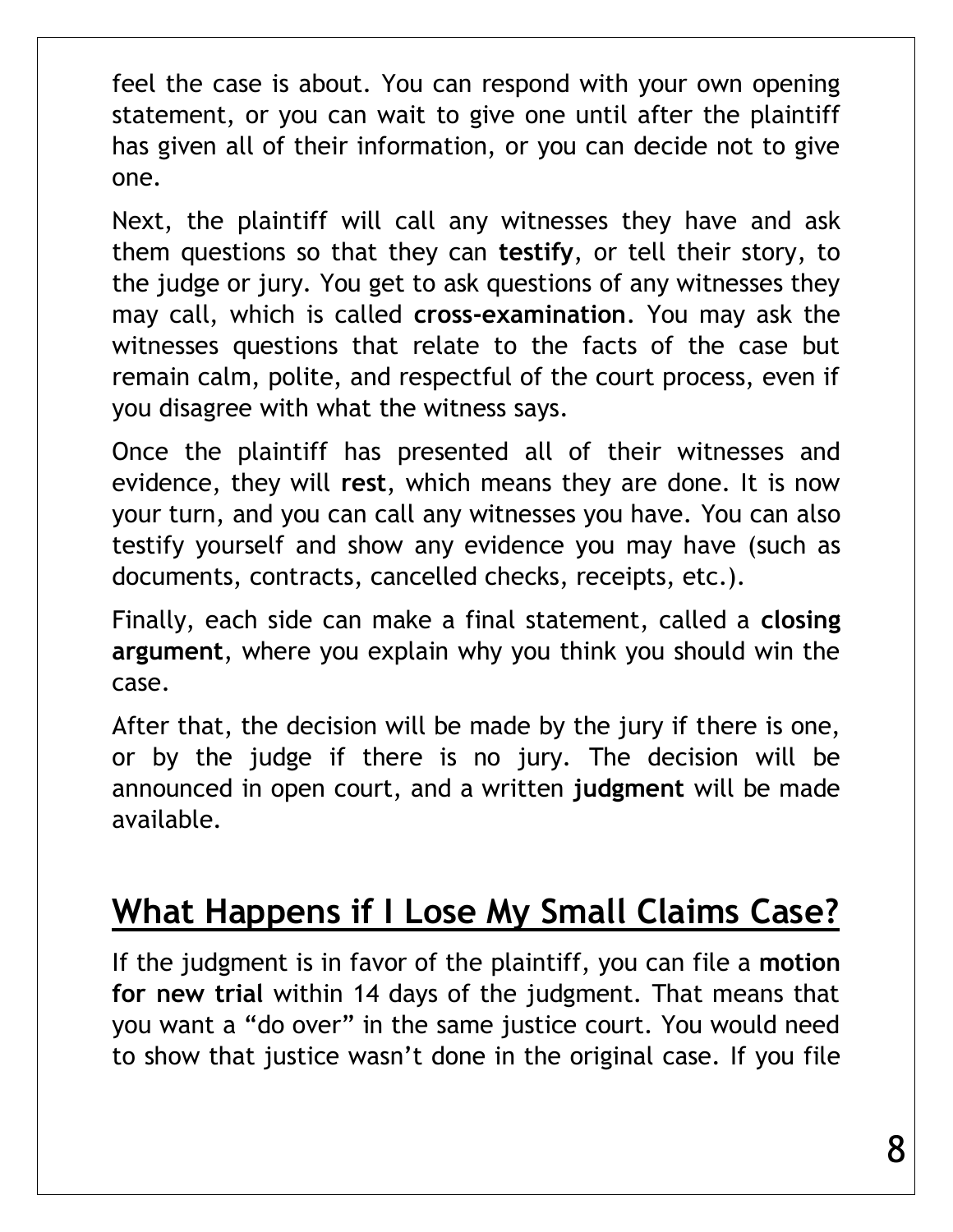a motion for new trial, you must send it to the plaintiff within one day of filing it with the court.

Another option is to file an **appeal**, which is a request for the county court to hear your case. You can file an appeal within 21 days of the judgment, or if you filed a motion for new trial that was denied, you can appeal within 21 days of the denial of that motion. To appeal, you will have to file either:

- 1) An **appeal bond** (promise from another person, called a **surety**, to pay the bond amount to the plaintiff if you don't pursue the appeal) in double the amount of the judgment;
- 2) A cash deposit of double the amount of the judgment, which may be awarded to the plaintiff if you don't pursue the appeal; or
- 3) A Statement of Inability to Afford Payment of Court Costs if you cannot afford an appeal bond or cash deposit.

If you appeal with an appeal bond or a cash deposit, you must send notice of the appeal to the plaintiff within seven days of filing it with the court.

Once your appeal is filed with the county court, you will be required to pay the filing fee for the county court, or you may file a Statement of Inability to Afford Payment of Court Costs.

#### **What If I Don't File for a New Trial or Appeal?**

If you do not file for a new trial or an appeal, you owe the amount of the judgment to the plaintiff. If you fail to pay the judgment, the plaintiff can enforce the judgment against you.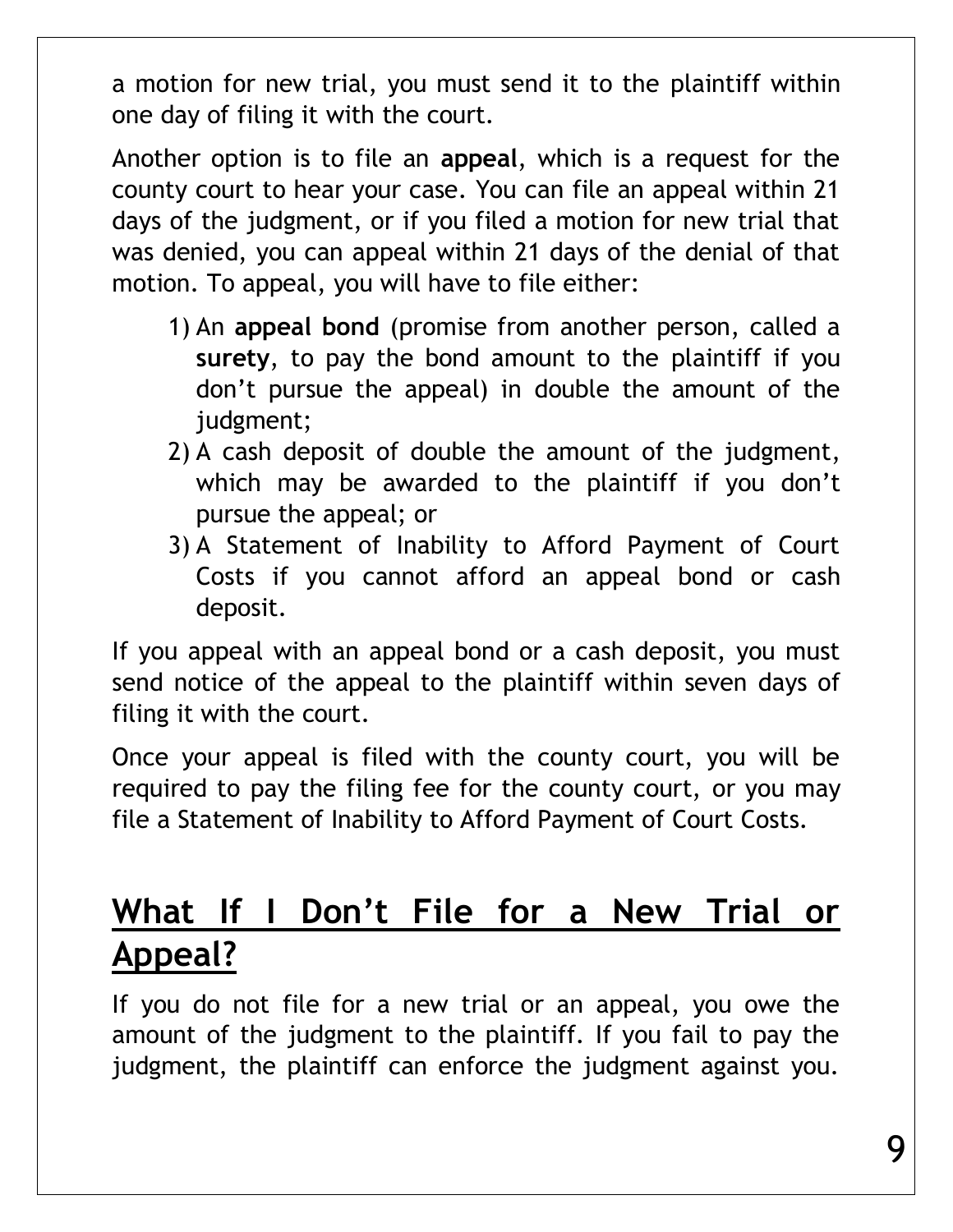Below is a brief description of some of the tools that the plaintiff can use against you to enforce a judgment.

**Post-Judgment Discovery**: The plaintiff can send questions that you must answer describing what assets you may have that could be used to satisfy a judgment. You will get at least 30 days to respond to these discovery requests, either by providing the requested information or by making an objection with the court. If you object, the court will hold a hearing to decide if you have to provide the information.

**IMPORTANT** - If you do not respond accurately and completely to the requests, the judge can punish you, possibly including holding you in contempt and imposing a fine or even jail time.

**Abstract of Judgment**: If you own real property (land), the plaintiff can get an abstract of judgment from the court that issued the judgment and file it with the county clerk in the county or counties where you own the property. This puts a **lien** on the property in the plaintiff's name, which means if you sell the property, they could take the proceeds to satisfy the judgment.

**Writ of Execution**: This is an order for the constable to go out and seize your personal property and sell it to satisfy the judgment. **IMPORTANT** – many items of personal property are **exempt**, meaning it is not legal for the constable to seize them and sell them. The plaintiff generally must wait at least 30 days after judgment before getting a writ of execution.

**Writ of Garnishment**: If a third party, such as a bank, has assets that belong to you, the plaintiff can get a writ of garnishment to order that those assets be given to the plaintiff to satisfy the judgment.